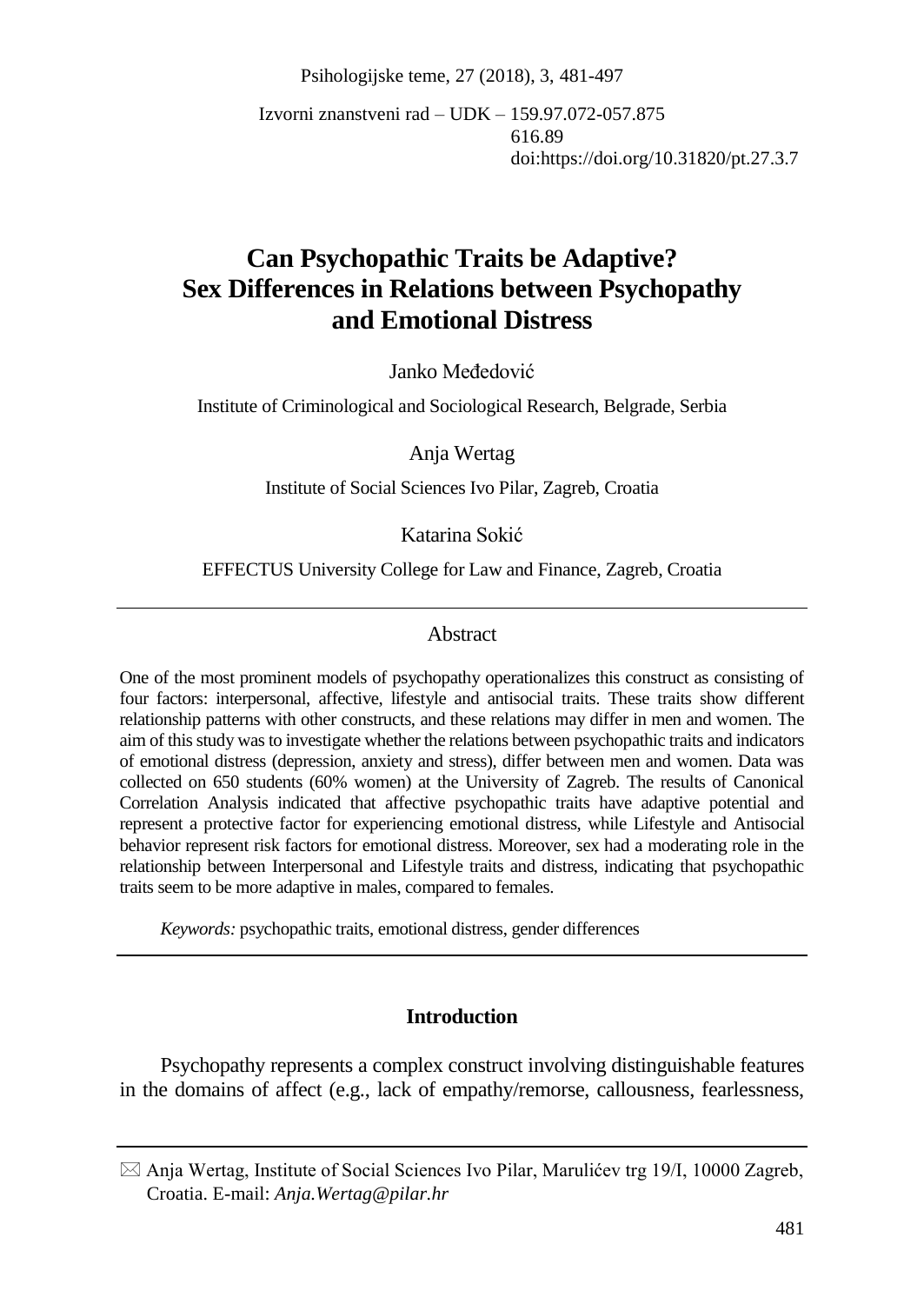shallow emotions, immunity to stress), interpersonal style (e.g., manipulativeness, social dominance, grandiosity), and behavioral functioning (e.g., poor behavioral control, aggression) (Hare, 1996; Hare & Neumann, 2008). One of the most prominent models of psychopathy operationalizes this construct as consisting of four factors: Interpersonal (characterized by superficial charm, grandiose self-worth, manipulativeness and deception), Affective (shallow emotions, lack of empathy and callousness, lack remorse or guilt, absence of responsibility), Lifestyle (characterized by impulsivity, parasitic orientation, stimulation seeking, irresponsibility and lack of long-term goals) and Antisocial tendencies (poor behavioral control, early behaviors problems, juvenile criminal versatility) (Hare & Neumann, 2008).

These facets form two higher-ordered factors, simply labeled as *Factor 1*, which consist of items related to interpersonal and affective traits, and *Factor 2*, which consists of items related to an unstable and antisocial lifestyle (Hare & Neumann, 2008). The distinction between Factors 1 and 2 seem rather important, as they show different relationship patterns with other constructs. Moreover, it is important to distinguish between two types of psychopathy: *primary* and *secondary*, that correspond to higher scores on Factor 1 and 2, respectively (Vassileva, Kosson, Abramowitz, & Conrod, 2005).

#### **Psychopathy and Psychopathology**

Blackburn (1975, 1979) hypothesized that the anxiety is the key phenotypic distinction between the two psychopathy types, with primary psychopathy being characterized by low anxiety and social dominance, and secondary by high anxiety and social withdrawal. Indeed, previous studies found a negative association between Factor 1 and trait anxiety, and/or a positive relation between Factor 2 and anxiety (Hansen, Stokkeland, Pallesen, Johnsen, & Waage, 2013; Harpour, Hare, & Hakstian, 1989; Hicks, Markon, Patrick, Krueger, & Newman, 2004; Hicks & Patrick, 2006; Sandvik, Hansen, Hystad, Johnsen, & Bartone, 2015). Moreover, the importance of distinction between Factor 1 traits and Factor 2 psychopathy characteristics can be observed in their relations with several forms of psychopathology. Interpersonal and affective traits are negatively related, while lifestyle and antisocial characteristics are positively related to personality disorders (Benning, Patrick, Salekin, & Leistico, 2005; Skeem, Johansson, Andershed, Kerr, & Louden, 2007). Somatization is negatively associated with primary psychopathy and positively with secondary psychopathy (Wilson, Frick, & Clements, 1999), and Factor 1 traits are negatively related to internalizing psychological dysfunctions (Willemsen & Verhaeghe, 2012). Finally, empirical evidence suggest that manipulative traits and emotional shallowness have negative associations with schizotypal (pro-psychotic) experience, while impulsive and antisocial traits are positively related to schizotypy (Ragsdale & Bedwell, 2013).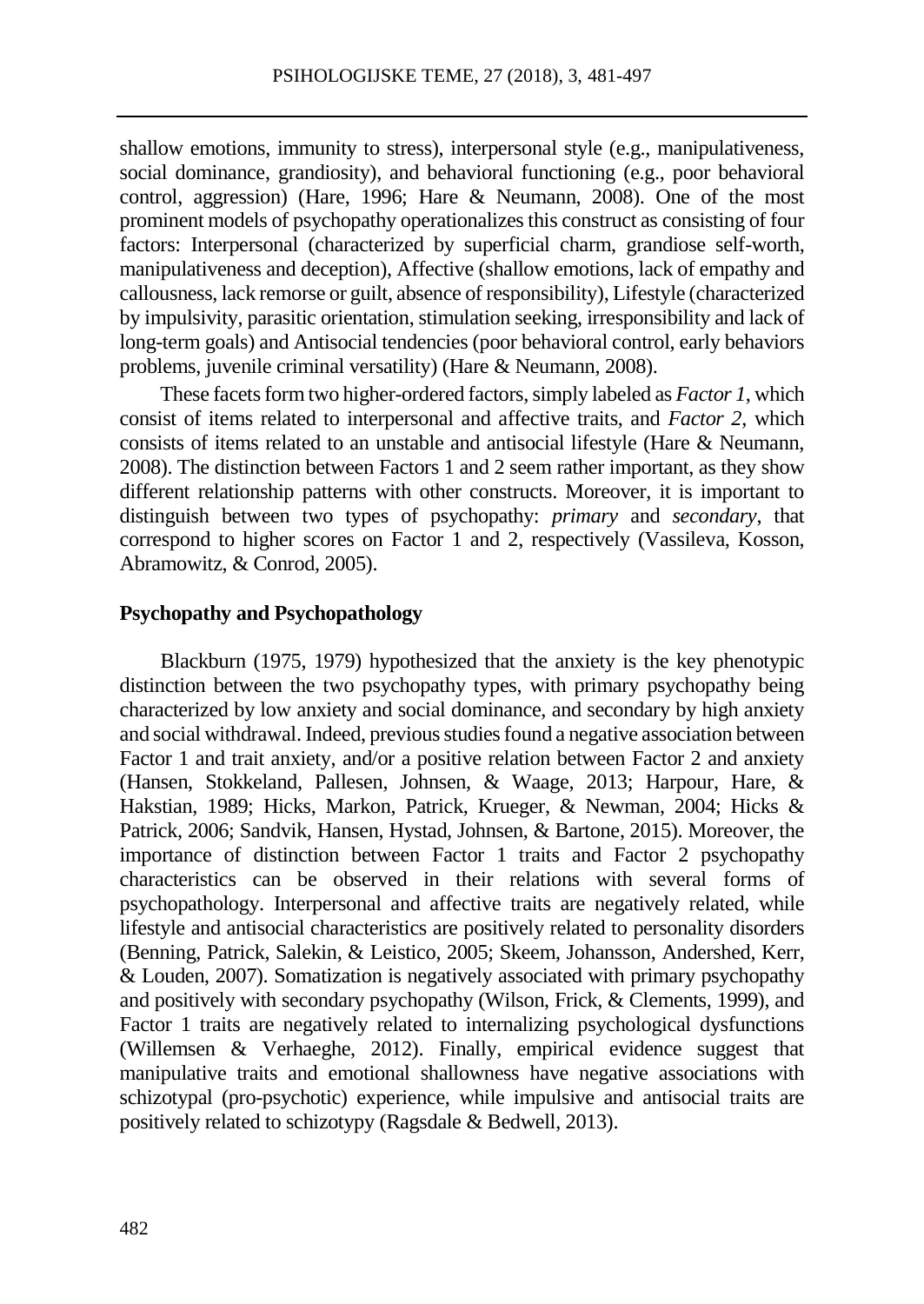#### **Can Psychopathy Have an Adaptive Function?**

Although there are debates on whether some of psychopathy features can be conceived as adaptive (see Skeem, Polaschek, Patrick, & Lilienfeld, 2011), previous findings imply that psychopathic traits can serve as an adaptation, and this refers especially to manipulative behavior and emotional shallowness. Indeed, there are some conceptual frameworks which posit a possible adaptive role of psychopathy. One is proximal in nature and it is labeled "successful" psychopathy (Lilienfeld, Watts, & Smith, 2015). Some of the explanations of a possible adaptive function of psychopathy state that the Factor 1 traits can facilitate adequate psychological functioning, at least in some contexts, if Factor 2 traits are not highly pronounced (Hall & Benning, 2006) and the empirical are in accordance with this assumption (Mullins-Sweatt, Glover, Derefinko, Miller, & Widiger, 2010). For example, unlike Factor 2 traits, Factor 1 traits are positively related to mental health, intelligence and executive functions (Međedović, 2015).

The other explanatory framework for understanding a possible adaptive role of psychopathy comes from evolutionary theory (Glenn, Kurzban, & Raine, 2011). Basic mechanism suggested for the rationale that psychopathy can be a biological adaptation refers to the postulate that individuals who live in stressful environments (Farrington, 2006; Gao, Raine, Chan, Venables, & Mednick, 2010), or have decreased tolerance to frustration more frequently develop psychopathy (and specifically the Affective traits; Mills-Koonce et al., 2015). In this individuals psychopathy may serve to buffer their negative emotional reactions and avoid stressrelated pathology (Međedović, 2015). In support for these predictions, it has been found that psychopathy may elevate biological fitness (Neumann, Schmitt, Carter, Embley, & Hare, 2012), especially in individuals who lived in harsh and stressful environment (Međedović, Petrović, Želeskov-Đorić, & Savić, 2017). This way, psychopathy could promote successful adaptation and elevate fitness of psychopathic individuals.

#### **Sex Differences in the Psychopathy-Psychopathology Link**

Compared to men, women with pronounced psychopathic traits possess more negative personality traits and exhibit greater problematic behaviors (Lee & Salekin, 2010), and emerging evidence suggests that there may be sex differences in relation between psychopathy and different forms of maladaptive behaviors**.** For example, psychopathy was more associated with violence and criminal recidivism (Verona & Vitale, 2006), and with impulsivity-related tendencies (e.g., difficulties resisting urges, sensation seeking) (Miller, Watts, & Jones, 2011) in men than in women. In contrast, psychopathy was more associated with somatization (Lilienfeld & Hess, 2001), internalizing symptoms such as depression and stress (Lynam & Miller, 2015; Sica et al., 2015) and with suicide behaviors (Sevecke, Lehmkuhl, & Krischer, 2009; Verona, Hicks, & Patrick, 2005) in women than in men. Furthermore, positive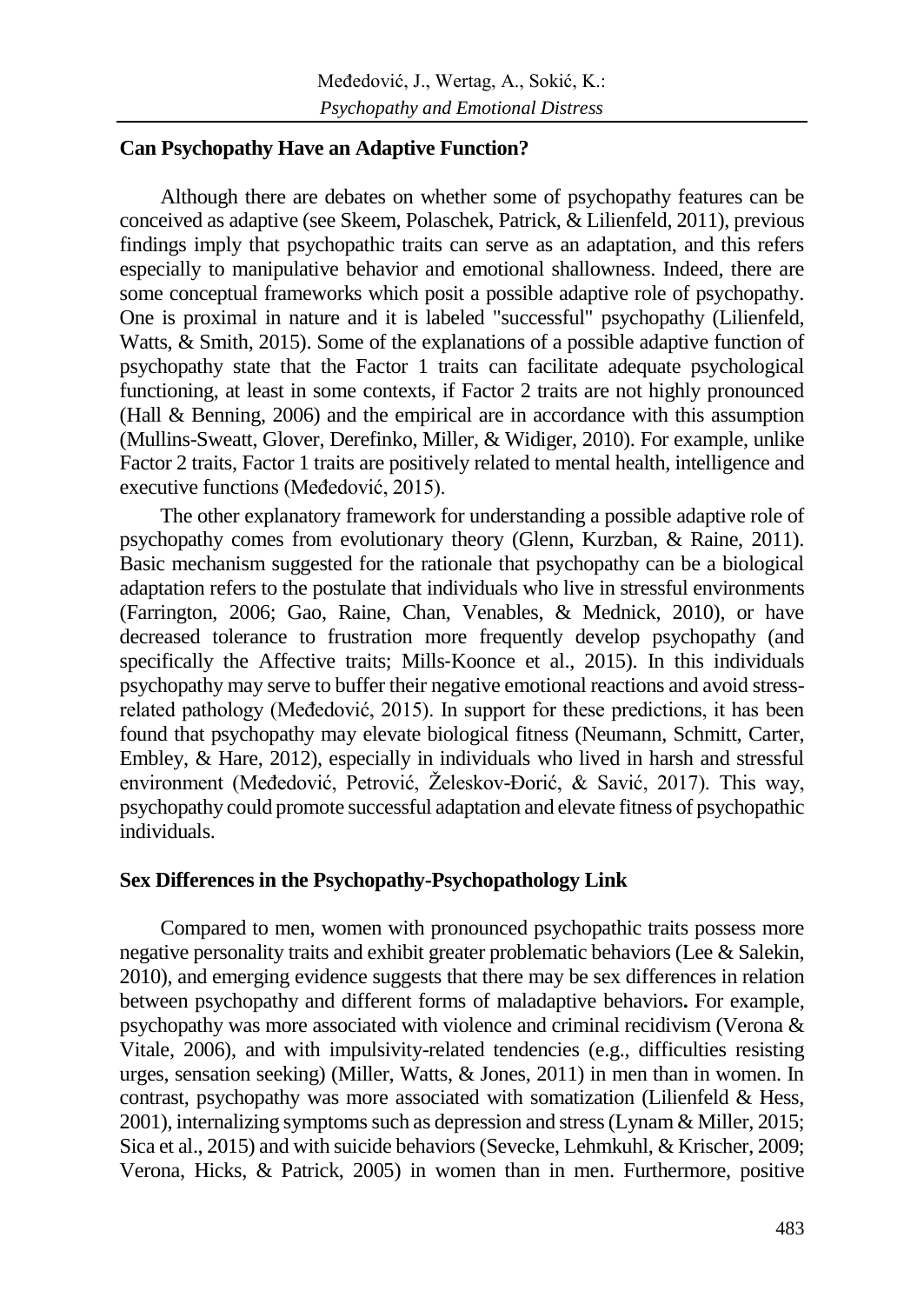associations between Factor 2 psychopathy traits and borderline personality disorders are characteristic for women and not men (Sprague, Javdani, Sadeh, Newman, & Verona, 2012; de Vogel & Lancel, 2016).

#### **Current Study and Hypotheses**

While the previous research tapped the differences between psychopathic traits in the terms of relations to stress, anxiety and psychopathology, it has not been explicitly examined whether sex moderates the relations between psychopathy and distress. Therefore, the main aim of the present study was to investigate whether relations between psychopathy and indicators of emotional distress (depression, anxiety and stress) differ between men and women.

Following original conceptualization of psychopathy as constituted by four factors (Hare & Neumann, 2008, 2009), as well as importance of Affective traits in development of psychopathic traits as adaptation (see Mills‐Koonce et al., 2015), we decided to investigate the relations of these four factors and emotional distress. Based on findings that the interpersonal and affective aspects of psychopathy are associated with measures of adaptive functioning (e.g. emotional stability and immunity to anxiety/distress) (Fanti, Kyranides, Drislane, Colins, & Andershed, 2015; Sica et al., 2015), we hypothesized that Interpersonal and especially Affective (Factor 1) traits would show more adaptive potential that Lifestyle and Antisocial (Factor 2) traits. However, we hypothesize that psychopathy (especially Affective traits) is a sexspecific adaptation, and that it can be a protective factor in relations to distress for men, but not for women.

More specifically, we set our hypotheses as follows:

*Hypothesis 1:* Factor 1 traits (Interpersonal and Affective) should have higher adaptive potential in difference to Factor 2 traits (Lifestyle and Antisocial) which should elevate emotional distress.

*Hypothesis 2:* The potential adaptive role of psychopathy should be more pronounced in males than in females.

#### **Method**

#### **Participants and Procedure**

The study comprised 650 students from various faculties of the University of Zagreb, Croatia. Total of 60% of the sample were women  $(N = 388)$  and 40% men  $(N = 260)$ . Participants ranged from 19 to 38 years of age  $(M = 21.73$  years; *SD* = 1.94 years) and consisted of both undergraduate (83.7%) and graduate (16.3%) students.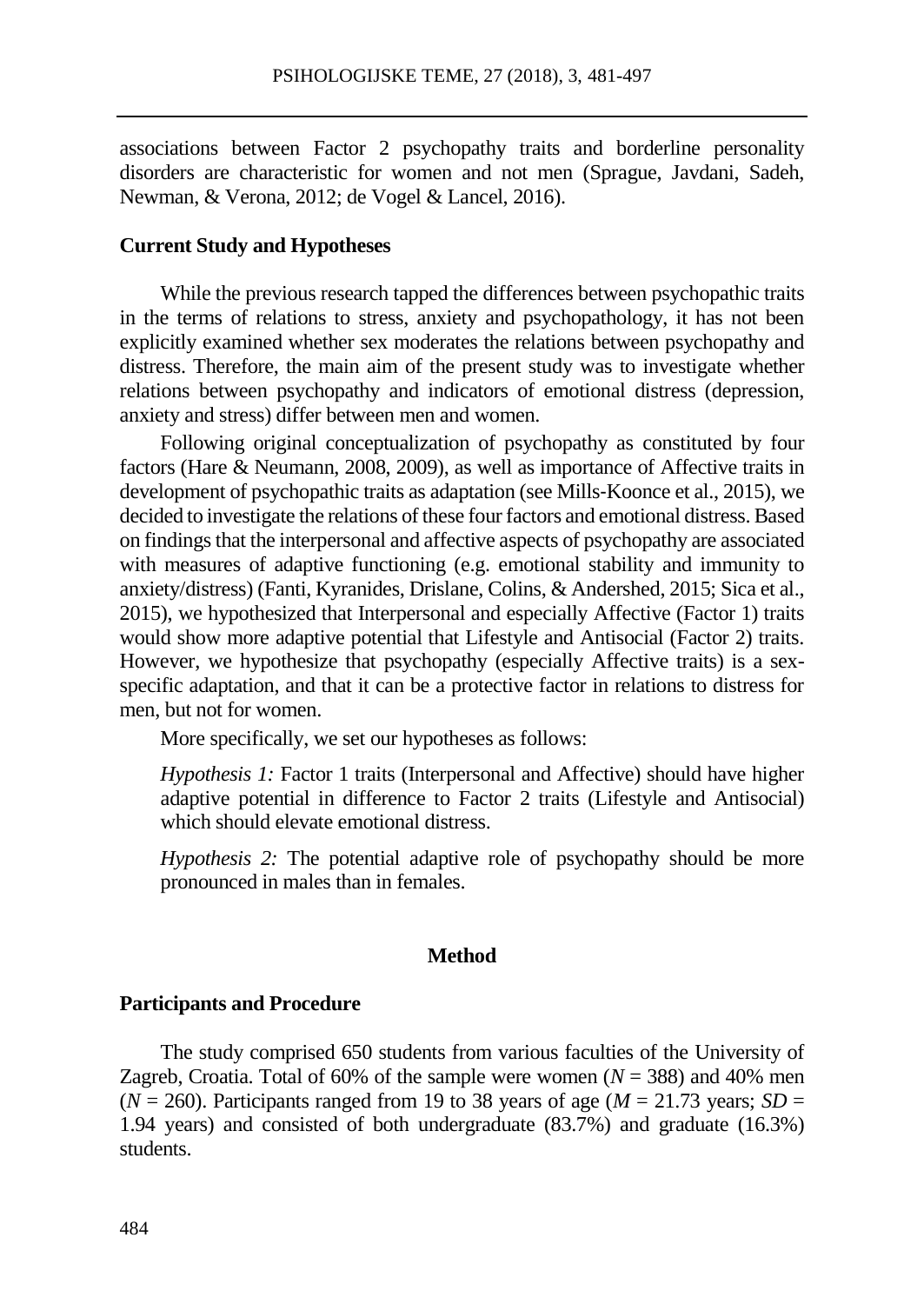Data collection was organized within the larger study between February and July 2012. Students were approached by the researchers during regularly-scheduled classes, and were provided with detailed information about the purpose and procedure of the study. Students were then asked to complete the self-report questionnaires at home and return them during the next class time. All students who participated in the study provided informed consent. The approval of an institutional review board was obtained for all aspects of the study.

#### **Measures**

**Psychopathy***.* Psychopathy was assessed by the *Self-Report Psychopathy Scale* (*SRP-III – R13;* Paulhus, Neuman, & Hare, in press), which consists of 64 items that are scored on a five-point Likert scale (1 = *disagree strongly* to 5 = *agree strongly*). The SRP-III constitutes of an Interpersonal, Affective, Lifestyle and Antisocial factor (16 items per factor), that mirror the suggested four-factor structure of the PCL-R.

The permission for research use was obtained from the instruments' first author, Delroy L. Paulhus. SRP-III was validated in a Croatian student sample (Pačić-Turk & Gajski, 2014). In the present study, Cronbach's alpha coefficients for Interpersonal, Affective, Lifestyle and Antisocial factor were .85, .81, .79 and .75, respectively.

**Negative emotional states.** *The Depression Anxiety Stress Scales – 21* (*DASS-21*; Lovibond & Lovibond, 1995) is a self-report instrument consisting of 21 items, designed to measure acute negative emotional states of depression, anxiety, and stress. Participants are asked to report how much each item applied to them over the past week. The items are scored on a four-point scale (0 = *did not apply to me at all* to 3 = *applied to me very much, or most of the time*). In the present study, Cronbach's alpha coefficients for the depression, anxiety and stress subscales were .87, .79, and .84, respectively.

#### **Results**

#### **Descriptive Statistics and the Inter-Correlations of the Examined Scales**

Descriptive statistics for woman and men including means and standard deviations are presented in Table 1, together with Cronbach alpha coefficients for the whole sample. Sex differences were analyzed via *t*-tests, which indicated that men scored higher on all psychopathy traits, while women scored higher on Stress (Table 1).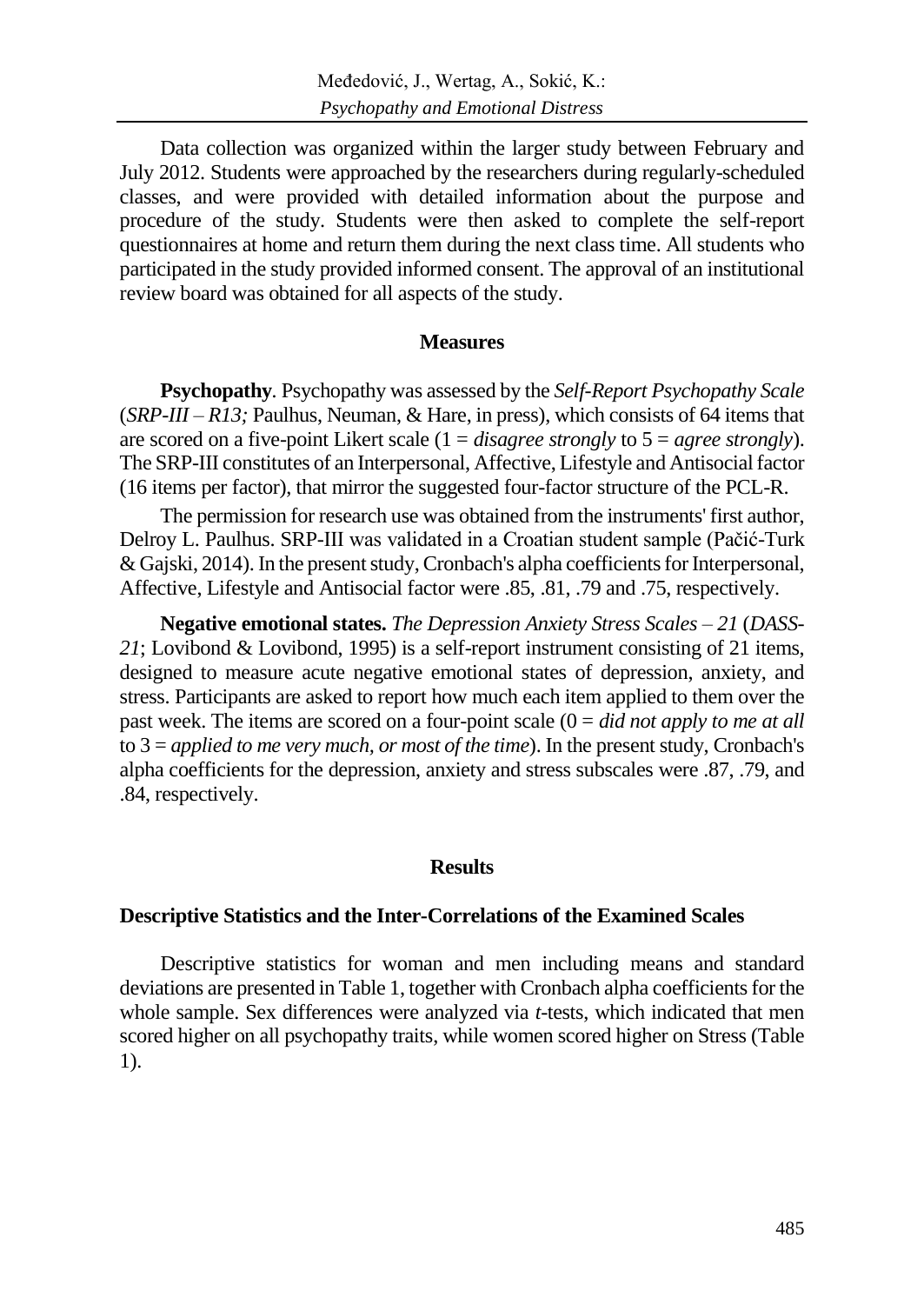#### Table 1

*Descriptive Statistics for SRP-III Factors and DASS-21 Scales in Women (Ns Range from 377 to 387) and Men (Ns Range from 246 to 260), and Internal Consistency Values for Overall Sample (N = 650)*

|                | Women |      |       | Men       |            | d       |          |
|----------------|-------|------|-------|-----------|------------|---------|----------|
|                | M     | SD   | M     | <b>SD</b> | t          |         | $\alpha$ |
| <b>SRP-III</b> |       |      |       |           |            |         |          |
| Interpersonal  | 2.44  | .54  | 2.80  | .62       | $-7.73***$ | $-.62$  | .85      |
| Affective      | 2.08  | .46  | 2.64  | .50       | $14.63***$ | $-1.17$ | .81      |
| Lifestyle      | 2.38  | .53  | 2.73  | .54       | $-8.07**$  | $-.65$  | .79      |
| Antisocial     | 1.38  | .39  | 1.63  | .50       | $-6.71***$ | $-.56$  | .75      |
| <b>DASS-21</b> |       |      |       |           |            |         |          |
| <b>Stress</b>  | 25.51 | 4.43 | 26.46 | 4.60      | $-2.58^*$  | $-.21$  | .84      |
| Anxiety        | 23.77 | 6.44 | 24.11 | 5.87      | $-0.66$    | $-.06$  | .79      |
| Depression     | 3.87  | 4.05 | 4.05  | 4.35      | $-0.56$    | $-.05$  | .87      |

*Notes*: *d* = Cohen's d index. According to Cohen's (1988) interpretation of effect size, effect sizes around 0.2 are considered small, 0.5 medium, and 0.8 large.  $\alpha$  = Cronbach's  $\alpha$ .

 $p < .05$ ;  $p < .01$ .

Pearson's correlation coefficients between the explored measures are shown in Table 2. Psychopathy traits correlated positively between themselves in both men and women, and the same can be said for the negative emotional states, with the exception of depression and stress, which were not related in males. Psychopathic lifestyle was positively related to all of the negative emotional states scales in females, but unrelated to any negative emotional state in men. Antisocial tendencies were positively associated with depression only in women. Both Interpersonal and Affective psychopathy traits were positively related to all three negative emotional states in women, and only to stress and anxiety in men. All of the correlations between two sets of measures were small in magnitude.

#### Table 2

| 1. Interpersonal |          | $.64***$ | $.51***$                 | $.26***$ | $.25***$  | $.31***$ | $.18***$  |
|------------------|----------|----------|--------------------------|----------|-----------|----------|-----------|
| 2. Affective     | $.66***$ |          | $.51***$                 | $.33***$ | $.30***$  | $21***$  | $22^{**}$ |
| 3. Lifestyle     | $.49***$ | $.45***$ | $\overline{\phantom{0}}$ | $.41***$ | $23^{**}$ | $.24***$ | $.15***$  |
| 4. Antisocial    | $.36***$ | $.38***$ | $.42***$                 |          | .09       | .10      | $.10*$    |
| 5. Stress        | $.26***$ | $.32***$ | .10                      | .03      |           | $.57*$   | $.32***$  |
| 6. Anxiety       | $22***$  | $.18***$ | .01                      | .08      | $.45***$  |          | $.42***$  |
| 7. Depression    | $-.04$   | $-.07$   | .04                      | $-.04$   | $.10\,$   | $.30**$  |           |

*Zero Order Correlations between Explored Measures*

*Notes*: Data for women (*n*s range from 376 to 387) are presented above the diagonal and below the diagonal for men (*n*s range from 241 to 260).

 $p < .05$ ;  $p < .01$ .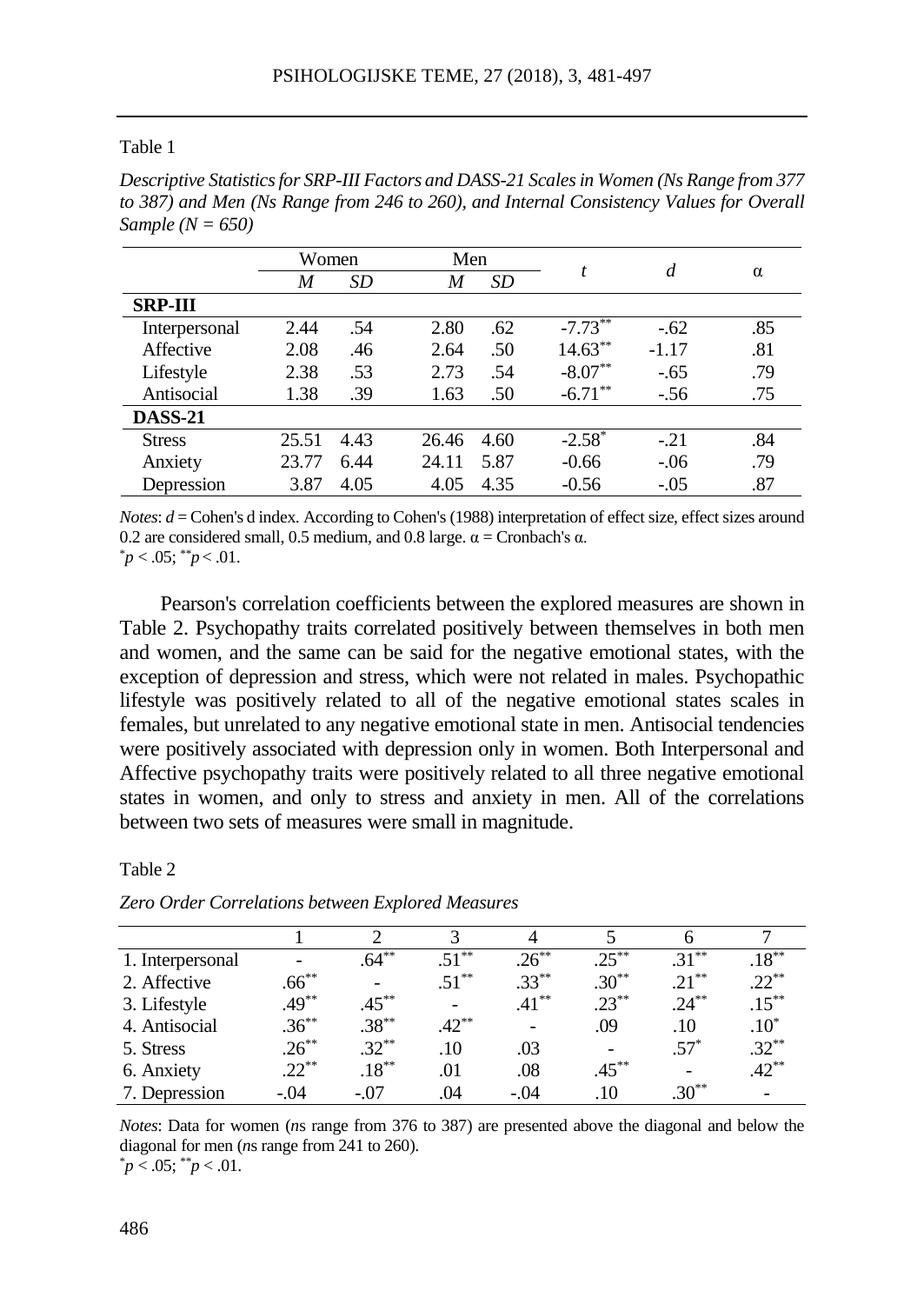# **Psychopathy Traits as Predictors of the Emotional Distress**

Multivariate analysis of the relations between psychopathy and emotional distress should provide more detailed insight into the associations between the two sets of measures. Bivariate relations revealed that the multicollinearity is high in both sets of administrated measures. This finding implies that Canonical Correlation Analysis (CCA) is better suited for the examination of the predictive power of psychopathy traits. This analysis controls, not only the co-variation of the variables in the predictor set but the co-linearity of the criterion variables, too (Tabachnick & Fidell, 2001). The second advantage of CCA is that it reduces the probability of type 1 error because prediction of all criterions is obtained via singular statistical analysis (Sherry & Henson, 2005). We set psychopathy traits in the first set of canonical variables (predictors) and negative emotional states scales in the second set (criterions). Three statistically significant canonical correlations were obtained. Structure coefficients and standardized weights of examined variables are shown in Table 3.

#### Table 3

|               | First  |                    |        | Second             | <b>Third</b>                |                    |  |
|---------------|--------|--------------------|--------|--------------------|-----------------------------|--------------------|--|
|               |        | canonical function |        | canonical function |                             | canonical function |  |
| Predictors    | C      | rs                 |        | rs                 | $\mathcal{C}_{\mathcal{C}}$ | rs                 |  |
| Interpersonal | .24    | $-.31$             | $-.05$ | $-.63$             | .51                         | .02                |  |
| Affective     | .49    | .26                | .57    | 1.40               | .54                         | .27                |  |
| Lifestyle     | .50    | $-.55$             | $-.25$ | $-.55$             | .83                         | .97                |  |
| Antisocial    | .97    | $-.26$             | $-.15$ | $-.26$             | $-.07$                      | $-.64$             |  |
| Criterions    | C      | rs                 | C      | rs                 | C                           | rs                 |  |
| <b>Stress</b> | $-.10$ | $-1.04$            | $-.66$ | $-1.06$            | .74                         | .27                |  |
| Anxiety       | .66    | 1.36               | $-.51$ | $-.35$             | .55                         | $-.14$             |  |
| Depression    | .13    | .02                | .12    | .10                | .98                         | .89                |  |

*Canonical Solution for Psychopathy Traits as Predictors of Emotional Distress*

*Notes*: *C* - standardized canonical function coefficient; *rs* - structure coefficients.

The first pair of canonical variables ( $Rc = .19$ ;  $\lambda = .93$ ;  $\chi^2 = 48.36$ ,  $df = 12$ ;  $p <$ .01) highlights the positive relation between Antisocial tendencies and anxiety. The second pair of canonical variables ( $Rc = .17$ ;  $\lambda = .96$ ;  $\chi^2 = 25.53$ ,  $df = 6$ ;  $p < .01$ ) emphasizes the negative relation between Affective psychopathic traits and stress and anxiety. Finally, the third pair of canonical variables  $(Re = .11; \lambda = .99; \chi^2 = 7.18,$  $df = 2$ ;  $p < .05$ ) underlies the positive relation between psychopathic Lifestyle and depression, while Antisocial behavior is negatively related to depressive experiences. It should be noted that all of the canonical correlations have low effect sizes  $\left\langle \langle 20 \rangle \right\rangle$ .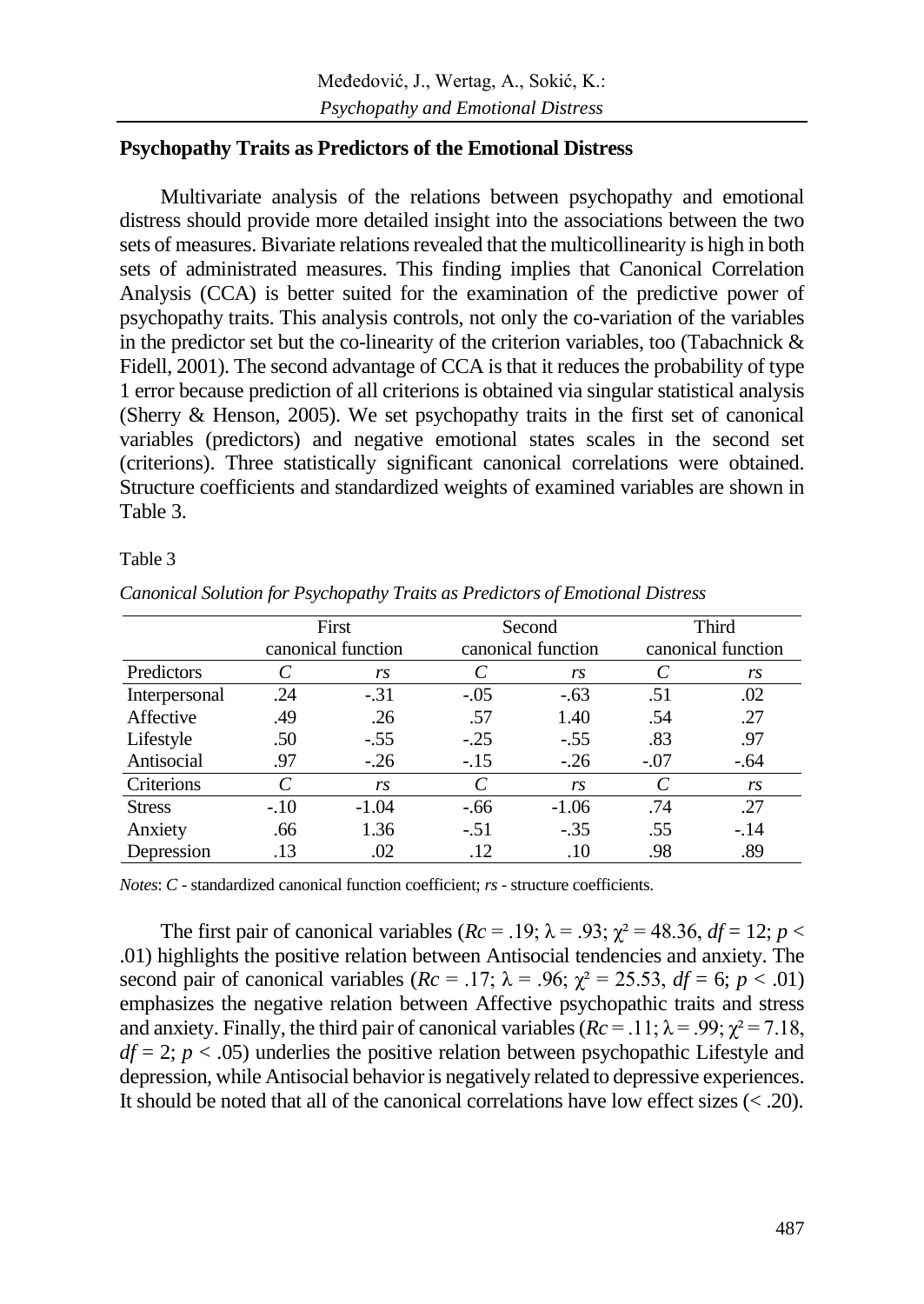#### **Sex as a Moderator of the Relation between Psychopathy and Distress**

Since the participants' sex is a plausible moderator of the link between psychopathy and distress, we calculated interactions between sex and psychopathy traits. In order to reduce the number of analyzed interactions, we calculated the total score on the DASS inventory. It represents the total amount of negative emotional states. This total score was entered as the criterion variable in the regression model, while psychopathy traits and participants' sex were entered as predictors. Obtained regression model was statistically significant ( $R^2$  = .10;  $F_{(5,605)}$  = 12.84;  $p < 01$ ). Significant predictors in this model were Interpersonal ( $\beta$  = .17; *p* < .01) and Affective psychopathy traits ( $\beta$  = .16; *p* < .01). The interactions were explored using the hierarchical regression analysis: products add terms of psychopathy and sex were entered on the second level of analysis. Four interactions were tested and two of them turned out to be statistically significant. The interaction between sex and Interpersonal psychopathy features is shown in Figure 1.



*Figure 1.* Interaction between the participants' sex and Interpersonal psychopathy characteristics on the total DASS score.

Obtained interactions depict the different relations between psychopathy and negative emotions in men and women. Men with high Interpersonal features are less prone to experience negative emotions, however, it is the opposite for women (Δ*R²*   $= .01$ ;  $\Delta F_{(1,604)} = 3.91$ ;  $\beta = .26$ ,  $p < .05$ ). The second obtained interaction reveals the moderating role of sex in the relation between Lifestyle psychopathic traits and negative emotions ( $\Delta R^2$  = .01;  $\Delta F_{(1,604)}$  = 7.64;  $\beta$  = .38, *p* < .01). This interaction in Figure 2 shows that men high in Lifestyle traits have the lowest levels of negative emotions, compared to men low in Lifestyle traits and women both high and low in these traits.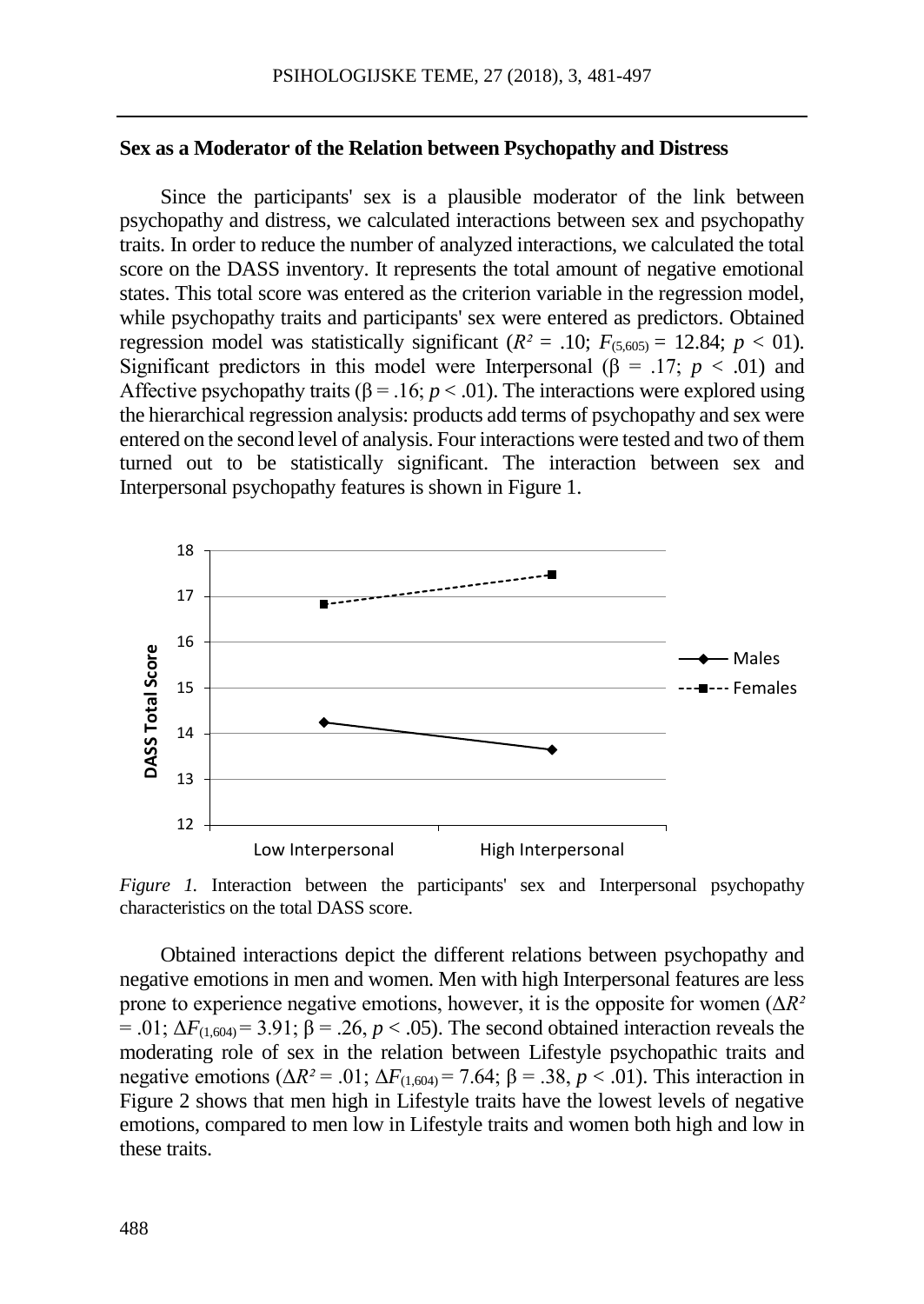

*Figure 2.* Interactions between the participants' sex and Lifestyle psychopathy characteristics on the total DASS score.

# **Discussion**

The current study investigated the relations between psychopathy and indicators of emotional distress (depression, anxiety and stress), and whether these relations differ between men and women. In line with previous findings, psychopathy was more pronounced in men than in women (e.g. de Vogel & Lancel, 2016; Issa, Falkenbach, Trupp, Campregher, & Lap, 2017; Miller et al., 2011). This finding corroborates the validity of the data obtained in the present study, together with the importance of studying sex differences in psychopathy. As for the previously set hypotheses, we could concur that the both hypotheses are mostly supported: we found the evidence that Interpersonal and Affective (Factor 1) traits can have a protective role regarding the emotional distress and that the adaptive role of psychopathy (negative relations with distress) is more pronounced in males than in females.

#### **Interpersonal Traits are Negatively Linked to Emotional Distress Only in Men**

The main effects both in univariate and multivariate analyses revealed only detrimental effects of Interpersonal features regarding the indicators of emotional distress. Somewhat unexpected finding that Interpersonal features were not negatively related to indicators of emotional distress may reflect differences in how these features are manifested in men and women (e.g. greater stress reactivity versus impulsivity in women than men). This was shown in subsequent moderation analyses, indicating that men with high Interpersonal features are less prone to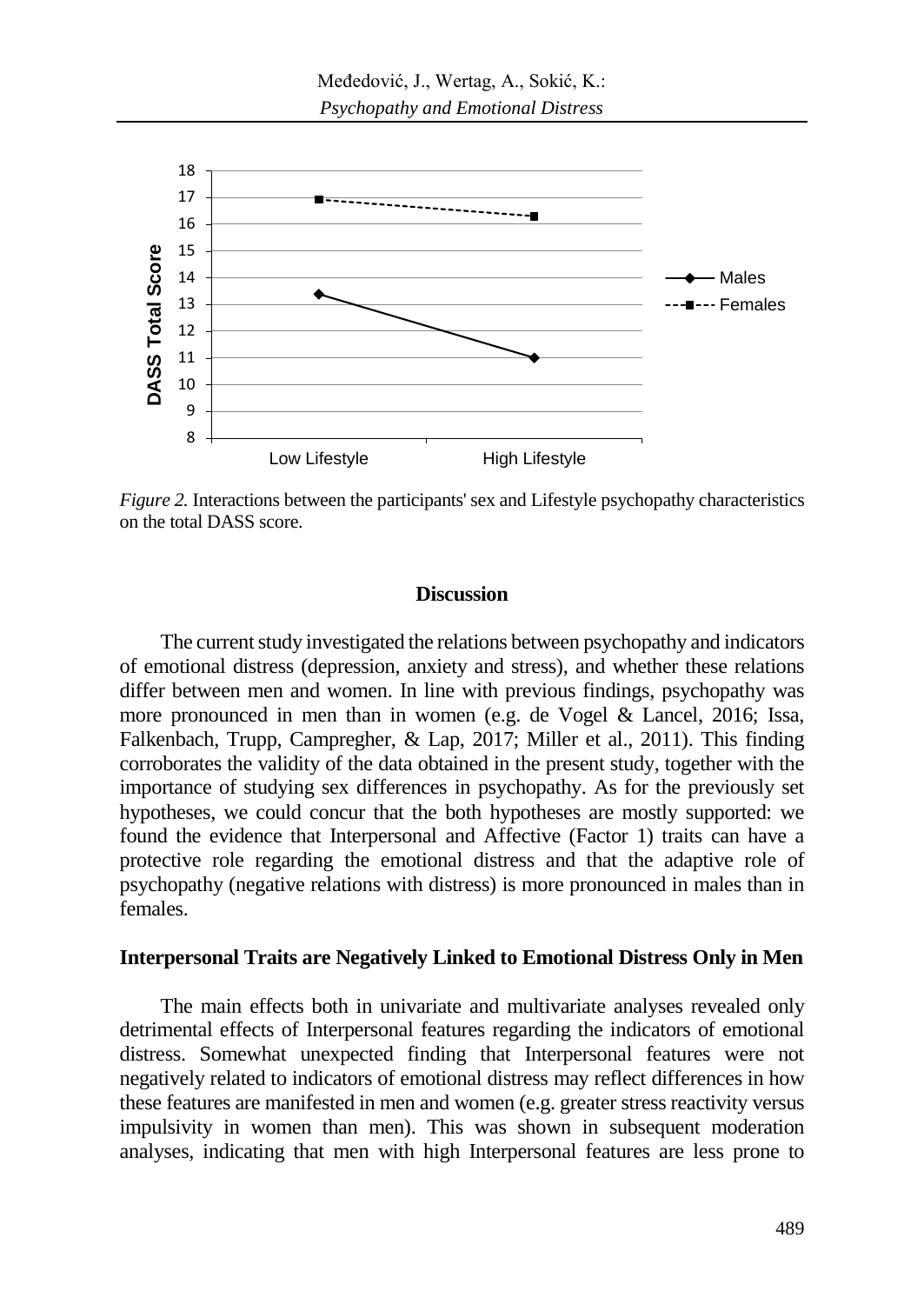experience negative emotions, while women with high Interpersonal features are more prone to negative emotions. These results are in line with previous studies (Sica et al., 2015), and suggest that adaptive/maladaptive function of Interpersonal psychopathy features in relations with distress differ across sex. Moreover, this finding is in line with previous results of negative relations between Interpersonal psychopathy features and internalizing psychopathology, obtained in a sample of men (Willemsen & Verhaeghe, 2012). It suggests that other findings regarding the negative relations between Interpersonal psychopathy features and psychopathology (e.g. Benning et al., 2005; Ragsdale & Bedwell, 2013) could be specific only for men**,** a hypothesis which demands further research.

#### **Affective Psychopathy Traits and Emotional Distress**

Bivariate correlations detected only positive associations between Affective characteristics and emotional distress, similarly to Interpersonal psychopathy features. However, since all of the variables studied were positively inter-correlated, a multivariate analysis should provide more reliable results. As expected, CCA showed that Affective factor was negatively related to stress and anxiety. These results are in line with theoretical assumptions that some of psychopathy features can be conceived as adaptive (Lilienfeld, Smith et al., 2015) and can, therefore, be useful for identifying "successful" expressions of psychopathy (Hall & Benning, 2006; Patrick & Drislane, 2015). Additionally, these findings are consistent with previous studies showing that affective aspects of psychopathy were related to some forms of adaptive behavior such as low anxiety/distress and emotional stability (e.g. Fanti et al., 2016; Hansen et al., 2013; Sica et al., 2015). One possible explanation is that callous and emotional detachment traits of psychopathy lead to higher levels of hardiness, which refers to a set of personality characteristics that appear to protect individuals from the negative physical and mental health effects of stress (Kobasa, 1979), and was found to be a partial mediator of the relationship between psychopathy and anxiety (Sandvik et al., 2015). The other mechanism that explains relations of Affective factor and anxiety is through higher resilience due to lower sensitivity.

# **The Associations between Behavioral Psychopathy Traits and Emotional Distress**

The hypothesis regarding the relations of Lifestyle and Antisocial factors and emotional distress in women was confirmed, as Lifestyle psychopathic traits were positively associated with all indicators of emotional distress, and Antisocial tendencies were positively associated with depression. Additionally, our results showed moderating role of sex in the relation between Lifestyle psychopathic traits and negative emotions; men high in Lifestyle traits had the lowest levels of negative emotions. These results are in line with findings that Antisocial and Lifestyle traits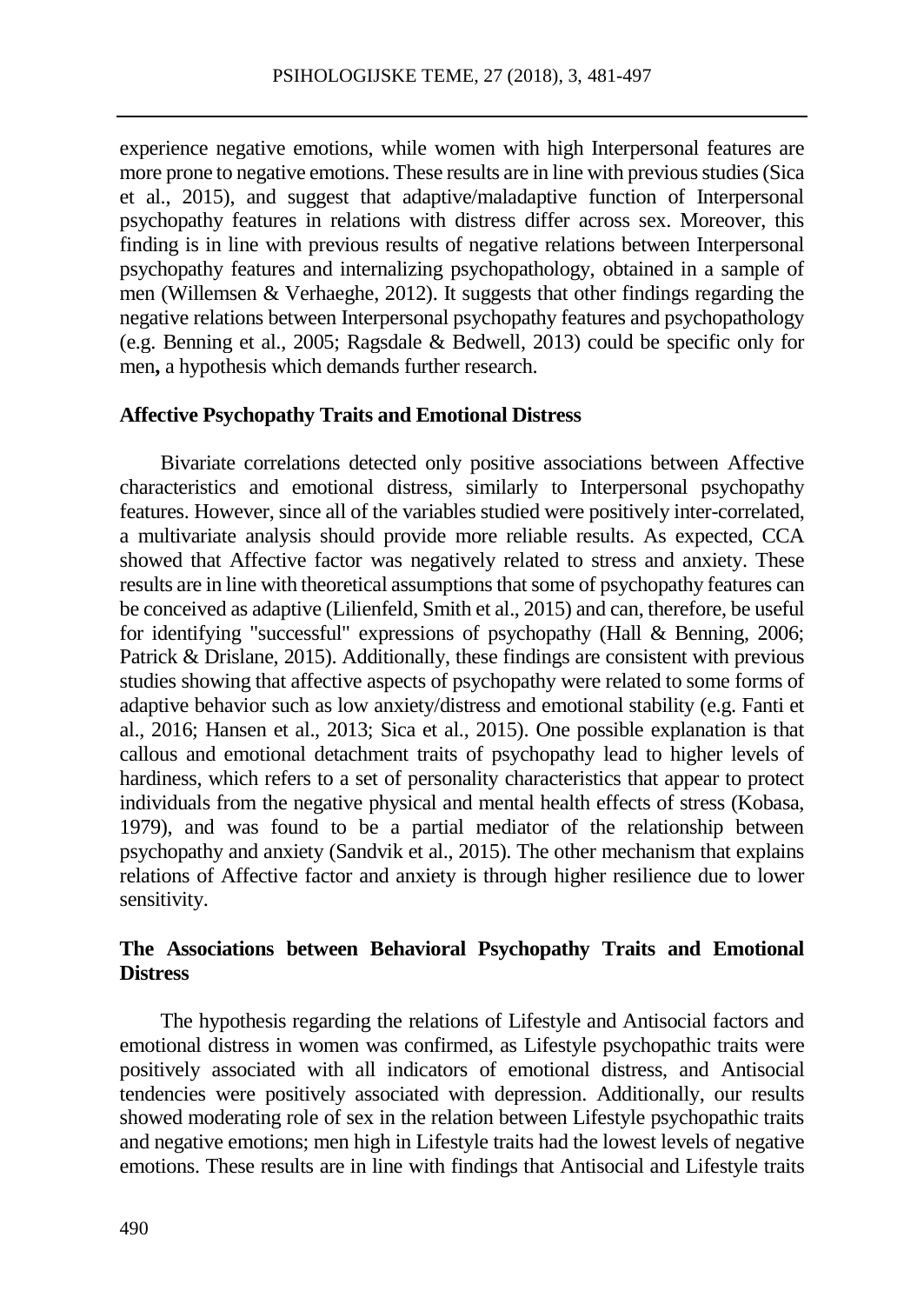are more strongly associated with internalizing symptoms (e.g. Lynam & Miller, 2015; Sica et al., 2015), self-destructive behavior and borderline personality disorder (de Vogel & Lancel, 2016) among women than men. Moreover, our results are consistent with findings that women with more pronounced secondary psychopathic traits demonstrate more pathology and internalizing problems than men with these traits (Falkenbach, Reinhard, & Larson, 2017). Positive relations between Antisocial and Lifestyle psychopathic traits with distress in women may be a result of the fact that internalizing problems (e.g. mood disorders, anxiety disorders, and related subclinical problems), and neuroticism, are more common in women than in men (Goodwin & Gotlib, 2004; Zahn-Waxler, Crick, Shirtcliff, & Woods, 2015). Neuroticism includes anger/hostility as well as emotions more directly related to internalizing problems (Zahn-Waxler et al., 2015), which can be associated with externalizing problems (e.g. impulsivity, poor behavioral controls, early behaviors problems).

### **Theoretical Reflections on the Psychopathy-Psychopathology Link**

Two theoretical frameworks can be used to analyze the psychopathypsychopathology link: the concept of successful psychopathy and the evolutionary accounts of psychopathy. Successful psychopathy hypothesis posits that the key markers of psychopathy (Factor 1 traits) can provide more adaptive responses if the behavioral markers of psychopathy are not highly expressed (Mullins-Sweatt et al., 2010). Indeed, our current data are in line with previous findings of negative relations between Factor 1 traits and psychopathology (Benning et al., 2005; Ragsdale & Bedwell, 2013). Thus, the present findings corroborate the concept of successful psychopathy, showing that affective and interpersonal psychopathic traits do not need to drive individuals into maladaptive psychological and behavioral outcomes.

While successful psychopathy is a proximal framework for understanding psychopathy, evolutionary theory can provide the ultimate view of psychopathy. However, these two frameworks are closely linked one to another. Evolutionary psychologists mostly assume that Factor 1 traits could enhance biological fitness, in contrast to Factor 2 traits (Glenn et al., 2011). In fact, this hypothesis has been empirically confirmed recently (Međedović et al., 2017). Since mental health can be considered as an indirect marker of fitness (individuals with higher health have higher longevity), the present findings are in accordance with the evolutionary notions of psychopathy. Factor 1 traits may be associated with higher mental health which is probably an adaptation to harsh, depriving and stressful environment (Međedović, 2015; Međedović et al., 2017). Of course, we must underline that these findings *only indirectly* confirm the evolutionary hypotheses of psychopathy, because no direct fitness measures have been administrated in the present study.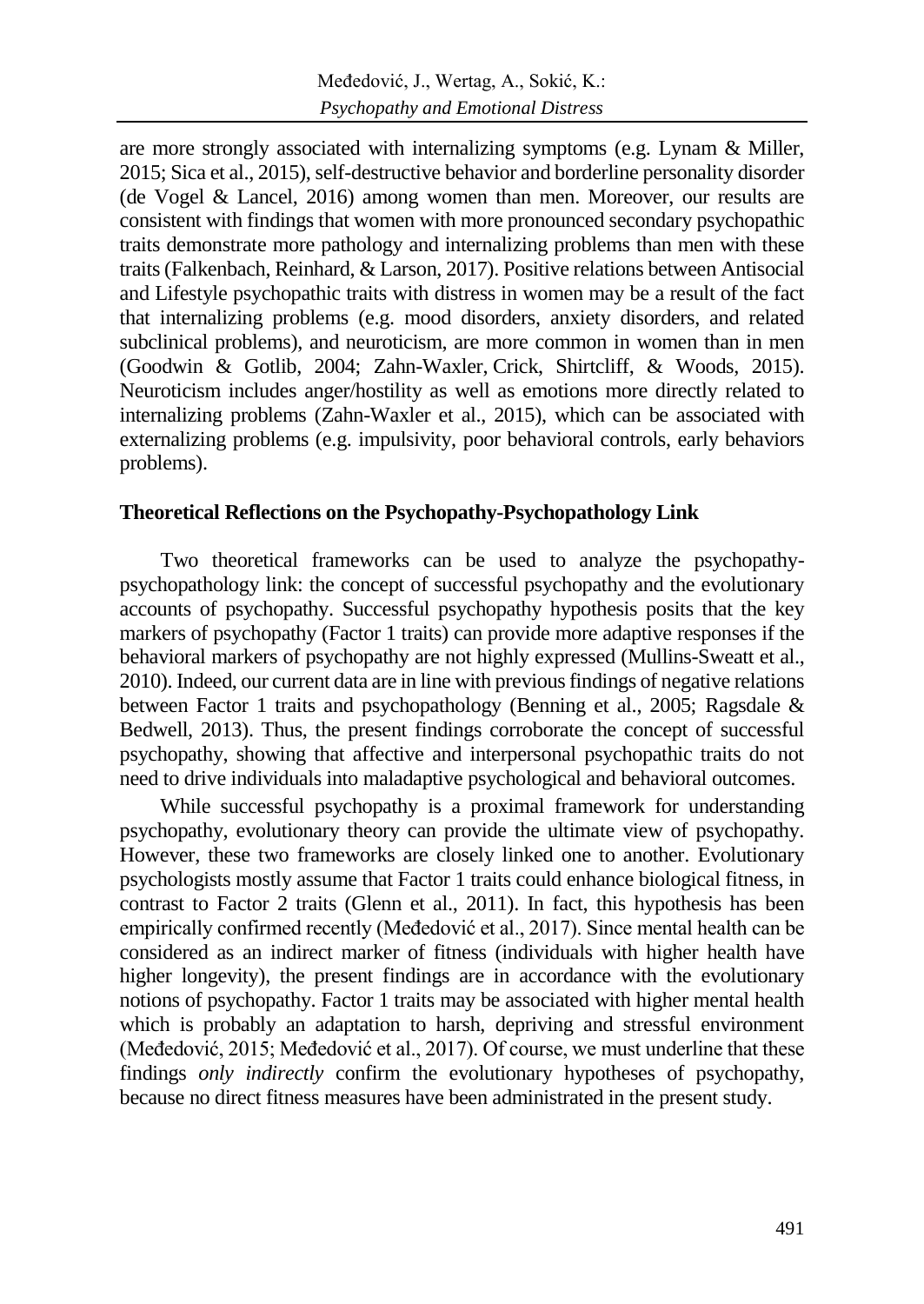#### **Concluding Remarks and Future Directions**

Although the present study has a valuable contribution to the field, it has some limitations that need to be addressed. The main limitation is the use of self–report measures. Therefore, inclusion of behavioral and/or biographical data of psychopathy markers is recommended in the future studies. Moreover, inclusion of environmental factors as potential mediators in the future studies would enable capturing the broader perspective on sex differences in relations of psychopathy and emotional distress. Finally, our sample comprised only students, so it would be good to replicate the findings on a general population sample.

Overall, the present study suggests that psychopathy operates in a relatively different manner across sex, with sex having a moderating role in the relationship between Interpersonal and Lifestyle traits and distress. This is a finding that can be useful in defining specific treatment programs for women high on these traits. Furthermore, we provided novel data which corroborates that psychopathy may be linked with higher mental health but only in males. This implies that psychopathy is not always associated with maladaptive psychological characteristics and behavior. Finally, the present data gave new corroborations for the successful psychopathy concept and the evolutionary theories on psychopathy.

#### **References**

- Benning, S. D., Patrick, C. J., Salekin, R. T., & Leistico, A. R. (2005). Convergent and discriminant validity of psychopathy factors assessed via self-report: A comparison of three instruments. *Assessment, 12*(3)*,* 270 -289. doi:10.1177/1073191105277110
- Blackburn, R. (1975). An empirical classification of psychopathic personality. *The British Journal of Psychiatry, 127*(5), 456-460. doi:10.1192/bjp.127.5.456
- Blackburn, R. (1979). Cortical and autonomic arousal in primary and secondary psychopaths. *Psychophysiology, 16*(2), 143-150. doi:10.1111/j.1469-8986.1979.tb01460.x
- Cohen, J. (1988). *Statistical power analysis for the behavioral sciences*, *2 nd edition.* Hillsdale, N.J.: Lawrence Erlbaum.
- de Vogel, V., & Lancel, M. (2016). Gender differences in the assessment and manifestation of psychopathy: Results from a multicenter study in forensic psychiatric patients. *International Journal of Forensic Mental Health*, *15*(1)*,* 97-110. doi:10.1080/ 14999013.2016.1138173
- Falkenbach, D. M., Reinhard, E. E., & Larson, R. F. R. (2017). [Theory based gender](http://dx.doi.org/10.1016/j.paid.2016.09.023)  [differences in psychopathy subtypes.](http://dx.doi.org/10.1016/j.paid.2016.09.023) *Personality and Individual Differences*, *105*, 1-6. doi:10.1016/j.paid.2016.09.023
- Fanti, K. A., Kyranides, M., Drislane, L. E., Colins, O. F., & Andershed, H. (2016). Validation of the Greek Cypriot Translation of the Triarchic Psychopathy Measure. *Journal of Personality Assessment*, *98*(2), 146-154*.* doi:10.1080/00223891.2015.1077452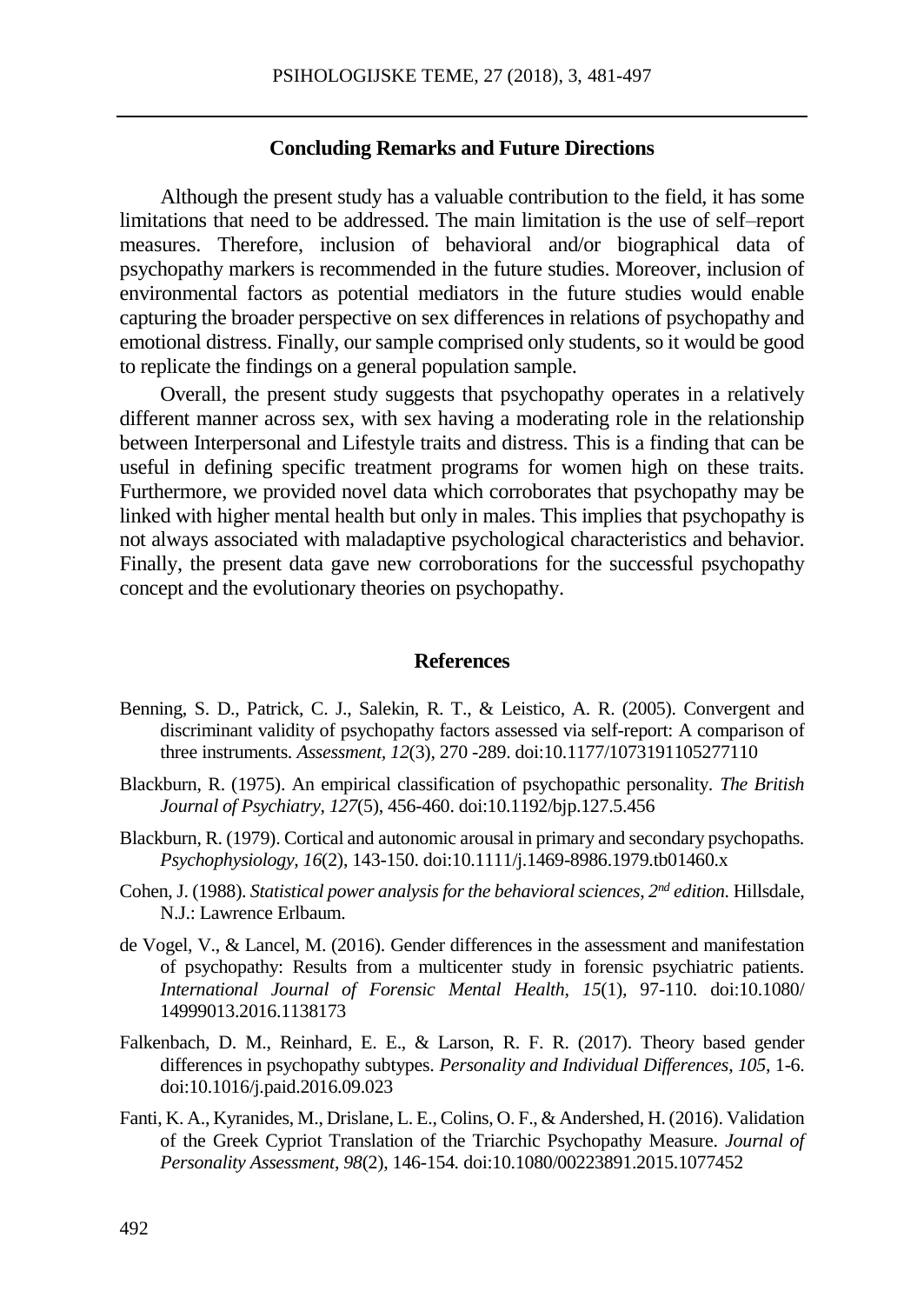- Farrington, D. P. (2006). Family background and psychopathy. In C. Patrick (Ed.), *Handbook of psychopathy* (pp. 229-250). New York: The Guilford Press.
- Gao, Y., Raine, A., Chan, F., Venables, P. H., & Mednick, S. A. (2010). Early maternal and paternal bonding, childhood physical abuse and adult psychopathic personality. *Psychological Medicine, 40*(6), 1007-1016. doi:10.1017/S0033291709991279
- Glenn, A. L., Kurzban, R., & Raine, A. (2011). Evolutionary theory and psychopathy. *Aggression and Violent Behavior*, *16*(5), 371-380. doi:10.1016/j.avb.2011.03.009
- Goodwin, R. D., & Gotlib, I. H. (2004). Gender differences in depression: The role of personality factors. *Psychiatry Research, 126*(2)*,* 135-142. doi:10.1016/j.psychres. 2003.12.024
- Hall, J. R., & Benning, S. D. (2006). The "successful" psychopath: Adaptive and subclinical manifestations of psychopathy in the general population. In C. J. Patrick (Ed.), *Handbook of psychopathy* (pp. 459-478). New York: Guilford Press.
- Hansen, A. L., Stokkeland, L., Pallesen, S., Johnsen, B. H., & Waage, L. (2013). The relationship between the psychopathy checklist-revised and the MMPI-2: A pilot study. *Psychological Reports, 112*(2), 445-457. doi:10.2466/03.09.PR0.112.2.445-457
- Hare, R. D. (1996). Psychopathy: A clinical construct whose time has come. *Criminal Justice and Behavior, 23*(1), 25-54. doi:10.1177/0093854896023001004
- Hare, R. D., & Neumann, C. S. (2008). Psychopathy as a clinical and empirical construct. *Annual Review of Clinical Psychology, 4*(1)*,* 217-246. doi:10.1146/annurev.clinpsy.3. 022806.091452
- Hare, R. D., & Neumann, C. S. (2009). Psychopathy and its measurement. In P. J. Corr & G. Matthews (Eds.), *Cambridge handbook of personality psychology* (pp. 660-686). Cambridge: Cambridge University Press.
- Harpour, T. J., Hare, R. D., & Hakstian, A. R. (1989). Two-factor conceptualization of psychopathy: Construct validity and assessment implications. *Psychological Assessment: A Journal of Consulting and Clinical Psychology, 1*(1), 6-17. doi:10.1037/ 1040-3590.1.1.6
- Issa, M. A., Falkenbach, D. M., Trupp, G. F., Campregher, J. G., & Lap, J. (2017). Psychopathy in Lebanese college students: The PPI-R considered in the context of borderline features and aggressive attitudes across sex and culture. *Personality and Individual Differences, 105,* 64-69. doi:10.1016/j.paid.2016.09.035
- Hicks, B. M., Markon, K. E., Patrick, C. J., Krueger, R. F., & Newman, J. P. (2004). Identifying psychopathy subtypes on the basis of personality structure. *Psychological Assessment, 16*(3), 276. doi:10.1037/1040-3590.16.3.276
- Hicks, B. M., & Patrick, C. J. (2006). Psychopathy and negative affectivity: Analyses of suppressor effects reveal distinct relations with trait anxiety, depression, fearfulness, and anger-hostility. *Journal of Abnormal Psychology, 115*(2), 276-287. doi:10.1037/0021- 843X.115.2.276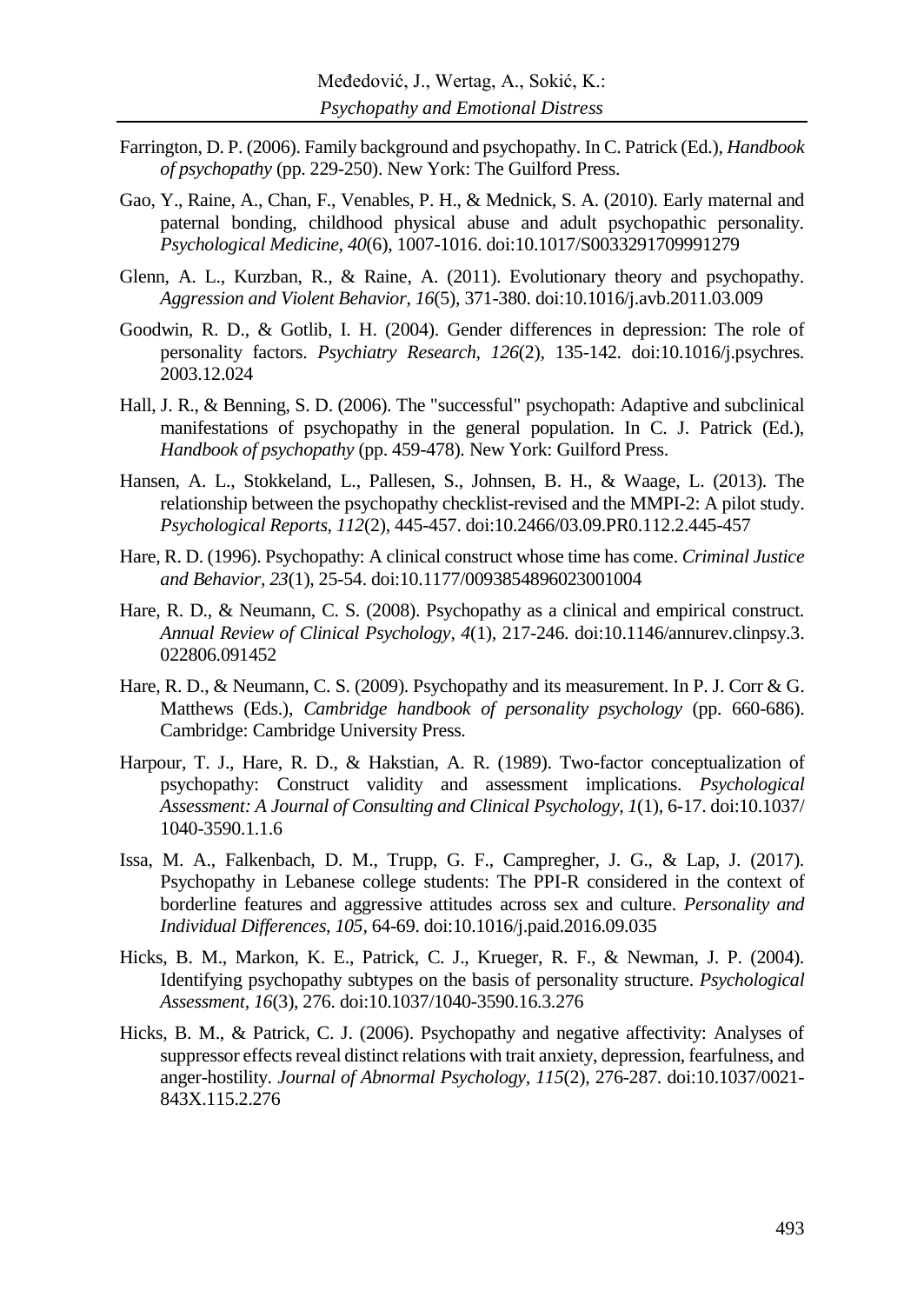- Kobasa, S. C. (1979). Stressful life events, personality, and health: An inquiry into hardiness. *Journal of Personality and Social Psychology*, *37*(1), 1-11. doi:10.1037/0022-3514. 37.1.1
- Lee, Z., & Salekin, R. T. (2010). Psychopathy in a noninstitutional sample: Differences in primary and secondary subtypes. *Personality Disorders: Theory, Research, and Treatment, 1*(3), 153. doi:10.1037/a0019269
- Lilienfeld, S. O., & Hess, T. H. (2001). Psychopathic personality traits and somatization: Sex differences and the mediating role of negative emotionality. *Journal of Psychopathology and Behavioral Assessment, 23*(1), 11-24. doi:10.1023/A:1011035306061
- Lilienfeld, S. O., Smith, S. F., Sauvigné, K. C., Patrick, C. J., Drislane, L. E., Latzman, R. D., & Krueger, R. F. (2015). Is boldness relevant to psychopathic personality? Metaanalytic relations with non-psychopathy checklist-based measures of psychopathy. *Psychological Assessment, 28*(10), 1172-1185. doi:http://dx.doi.org/10.1037/pas 0000244
- Lilienfeld, S. O., Watts, A. L., & Smith, S. F. (2015). Successful psychopathy a scientific status report. *Current Directions in Psychological Science*, *24*(4), 298-303. doi:10.1177/ 0963721415580297
- Lovibond, S. H., & Lovibond, P. F. (1995). *Manual for the Depression Anxiety Stress Scales.* (2nd Ed.) Sydney: Psychology Foundation.
- Lynam, D. R., & Miller, J. D. (2015). Psychopathy from a basic trait perspective: The utility of a five-factor model approach. *Journal of Personality, 83*(6), 611-626. doi:10.1111/ jopy.12132
- Miller, J. D., Watts, A., & Jones, S. E. (2011). Does psychopathy manifest divergent relations with components of its nomological network depending on gender? *Personality and Individual Differences, 50*(5), 564-569. doi:10.1016/j.paid.2010.11.028
- Mills‐Koonce, W. R., Wagner, N. J., Willoughby, M. T., Stifter, C., Blair, C., & Granger, D. A. (2015). Greater fear reactivity and psychophysiological hyperactivity among infants with later conduct problems and callous-unemotional traits. *Journal of Child Psychology and Psychiatry, 56*(2), 147-154. doi:10.1111/jcpp.12289
- Međedović, J. (2015). *Nomološka mreža psihopatije* [Nomological network of psychopathy]. Beograd: Institut za kriminološka i sociološka istraživanja.
- Međedović, J., Petrović, B., Želeskov-Đorić, J., & Savić, M. (2017). Interpersonal and affective psychopathy traits can enhance human fitness. *Evolutionary Psychological Science*, *3*(4), 306-315. https://doi.org/10.1007/s40806-017-0097-5
- Mullins-Sweatt, S. N., Glover, N. G., Derefinko, K. J., Miller, J. D., & Widiger, T. A. (2010). The search for the successful psychopath. *Journal of Research in Personality, 44*(4)*,* 554 -558. http://dx.doi.org/10.1016/j.jrp.2010.05.010
- Neumann, C. S., Schmitt, D. S., Carter, R., Embley, I., & Hare, R. D. (2012). Psychopathic traits in females and males across the globe. *Behavioral Sciences & the Law, 30*(5)*,* 557- 574. doi:10.1002/bsl.2038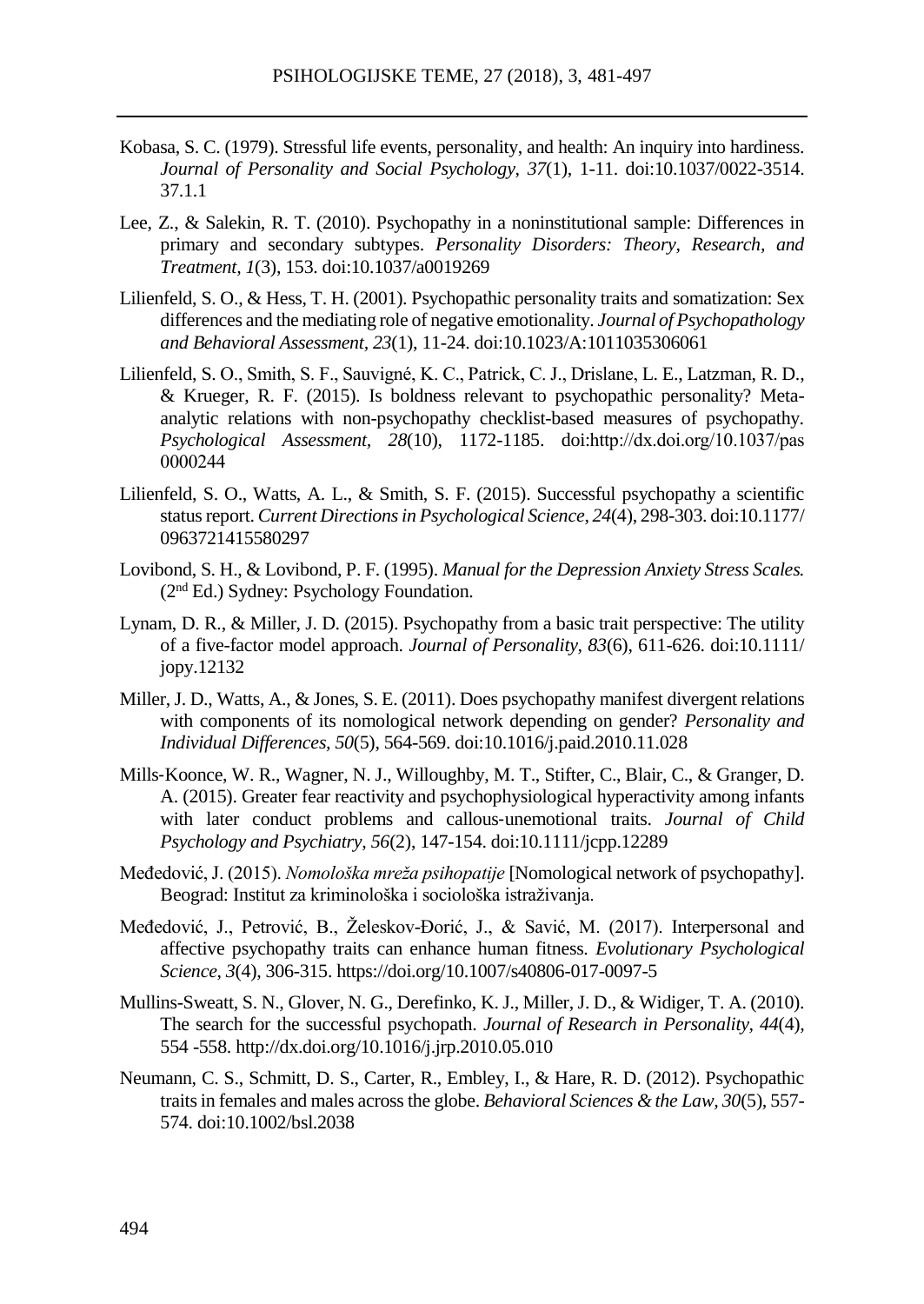- Pačić-Turk, L., & Gajski, M. (2014). Samoizvješće psihopatije SRP-III i povezanost njegovih dimenzija s Velepetorim modelom ličnosti [The Self-Report Psychopathy Scale SRP-III and its correlation with the Five Factor Model]. *Društvena istraživanja: Časopis za opća društvena pitanja, 23*(1), 155-175. doi:10.5559/di.23.1.08
- Patrick, C. J., & Drislane, L. E. (2015). Triarchic model of psychopathy: Origins, operationalizations, and observed linkages with personality and general psychopathology. *Journal of Personality, 83*(6), 627-643. doi:10.1111/jopy.12119
- Paulhus, D. L., Neumann, C. S., & Hare, R. (in press). *Manual for the Self-report Psychopathy Scale (SRP)*. Toronto: Multi-Heath Systems.
- Ragsdale, K. A., & Bedwell, J. S. (2013). Relationships between dimensional factors of psychopathy and schizotypy. *Frontiers in Psychology*, *4*, 1-7. http://dx.doi.org/10.3389/ fpsyg.2013.00482
- Sandvik, A. M., Hansen, A. L., Hystad, S. W., Johnsen, B. H., & Bartone, P. T. (2015). Psychopathy, anxiety, and resiliency - Psychological hardiness as a mediator of the psychopathy-anxiety relationship in a prison setting. *Personality and Individual Differences, 72,* 30-34. do[i:10.1016/j.paid.2014.08.009](http://dx.doi.org/10.1016/j.paid.2014.08.009)
- Sevecke, K., [Lehmkuhl, G.](https://www.ncbi.nlm.nih.gov/pubmed/?term=Lehmkuhl%20G%5BAuthor%5D&cauthor=true&cauthor_uid=18807112), & [Krischer, M. K.](https://www.ncbi.nlm.nih.gov/pubmed/?term=Krischer%20MK%5BAuthor%5D&cauthor=true&cauthor_uid=18807112) (2009). Examining relations between psychopathology and psychopathy dimensions among adolescent female and male offenders. *[European Child & Adolescent Psychiatry,](http://link.springer.com/journal/787) 18*(2), 85-95. doi:10.1007/s00787- 008-0707-7
- Sherry, A., & Henson, R. K. (2005). Conducting and interpreting canonical correlation analysis in personality research: A user-friendly primer. *Journal of Personality Assessment*, *84*(1), 37-48. doi:10.1207/s15327752jpa8401\_09
- Sica, C., Drislane, L., Caudek, C., Angrilli, A., Bottesi, G., Cerea, S., & Ghisi, M. (2015). A test of the construct validity of the triarchic psychopathy measure in an Italian community sample. *Personality and Individual Differences, 82,* 163-168. do[i:10.1016/j.](http://dx.doi.org/10.1016/j.paid.2015.03.015) [paid.2015.03.015](http://dx.doi.org/10.1016/j.paid.2015.03.015)
- Skeem, J., Johansson, P., Andershed, H., Kerr, M., & Louden, J. E. (2007). Two subtypes of psychopathic violent offenders that parallel primary and secondary variants. *Journal of Abnormal Psychology, 116*(2), 395. doi:10.1037/0021-843X.116.2.395
- Skeem, J. L., Polaschek, D. L. L., Patrick, C. J., & Lilienfeld, S. O. (2011). Psychopathic personality: Bridging the gap between scientific evidence and public policy. *Psychological Science in the Public Interest, 12*(3), 95-162. doi:10.1177/ 1529100611426706
- Sprague, J., Javdani, S., Sadeh, N., Newman, J. P., & Verona, E. (2012). Borderline personality disorder as a female phenotypic expression of psychopathy? *Personality Disorders: Theory, Research, and Treatment, 3*(2)*,* 127-139. http://dx.doi.org/ 10.1037/a0024134
- Tabachnick, B. G., & Fidell, L. S. (2001). *Using multivariate statistics (4th ed.)*. Boston: Allyn & Bacon.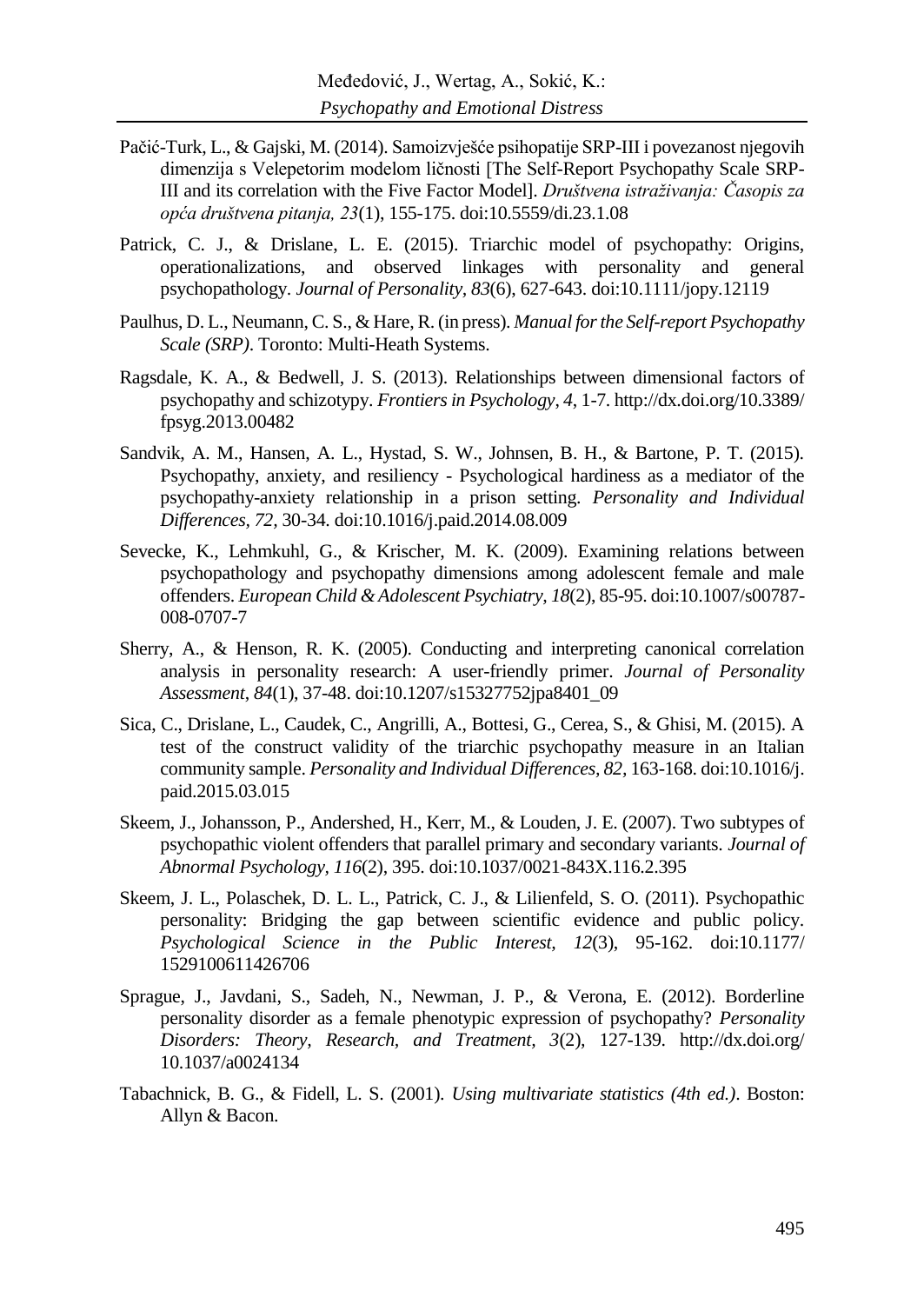- Venables, N. C., Sellbom, M., Sourander, A., Kendler, K. S., Joiner, T. E., Drislane, L. E., … Patrick, C. J. (2015). Separate and interactive contributions of weak inhibitory control and threat sensitivity to prediction of suicide risk. *Psychiatry Research*, *226*(2-3), 461- 466. doi[:10.1016/j.psychres.2015.01.018](http://doi.org/10.1016/j.psychres.2015.01.018)
- Verona, E., Hicks, B. M., & Patrick, C. J. (2005). Psychopathy and suicidal behavior in female offenders: Mediating influences of temperament and abuse history. *Journal of Consulting and Clinical Psychology, 73*(6), 1065-1073. doi:10.1037/0022-006X. 73.6.1065
- Verona, E., & Vitale, J. (2006). Psychopathy in women: Assessment, manifestations, and etiology. In C. J. Patrick (Ed.), *Handbook of psychopathy* (pp. 415-436). New York, NY: Guilford Press.
- Vassileva, J., Kosson, D. S., Abramowitz, C., & Conrod, P. (2005), Psychopathy versus psychopathies in classifying criminal offenders. *Legal and Criminological Psychology, 10*(1)*,* 27-43. doi:10.1348/135532504X15376
- Willemsen, J., & Verhaeghe, P. (2012). Psychopathy and internalizing psychopathology. *International Journal of Law and Psychiatry*, *35*(4), 269-275. do[i:10.1016/j.](http://dx.doi.org/10.1016/j.ijlp.2012.04.004) iilp.2012.04.004
- Wilson, D. L., Frick, P. J., & Clements, C. B. (1999). Gender, somatization, and psychopathic traits in a college sample. *Journal of Psychopathology and Behavioral Assessment, 21*(3), 221-235. doi:10.1023/A:1022825415137
- Zahn-Waxler, C., Crick, N. R., Shirtcliff, E. A., & Woods, K. E. (2015). *The origins and development of psychopathology in females and males. Developmental Psychopathology, Second Edition*. Published Online. doi:10.1002/9780470939383.ch4

# **Mogu li psihopatske crte biti adaptivne? Spolne razlike u odnosu između psihopatije i emocionalnog distresa**

#### Sažetak

Jedan od najistaknutijih modela psihopatije uključuje četiri relevantne crte: interpersonalnu, emocionalnu, crtu životnoga stila te antisocijalnu. Ovi čimbenici pokazuju različite obrasce povezanosti s drugim konstruktima, a odnosi među njima mogu biti različiti kod muškaraca i žena. Cilj je ovog rada bio istražiti razlikuju li se odnosi između psihopatskih crta i indikatora emocionalnog distresa (depresije, anksioznosti i stresa) kod muškaraca i žena. Podaci su prikupljeni na uzorku od 650 studenata (60 % žena) Sveučilišta u Zagrebu. Rezultati su kanoničke korelacijske analize pokazali da emocionalne psihopatske crte imaju adaptivni potencijal i predstavljaju zaštitni faktor u doživljavanju emocionalnog distresa, dok životni stil i antisocijalno ponašanje predstavljaju rizični faktor za emocionalni distres. Također, spol je bio moderator u odnosu između interpersonalnog faktora i životnog stila te distresa, upućujući time na mogućnost da su psihopatske crte adaptivnije za muškarce nego za žene.

*Ključne riječi:* psihopatske crte, emocionalni distres, spolne razlike